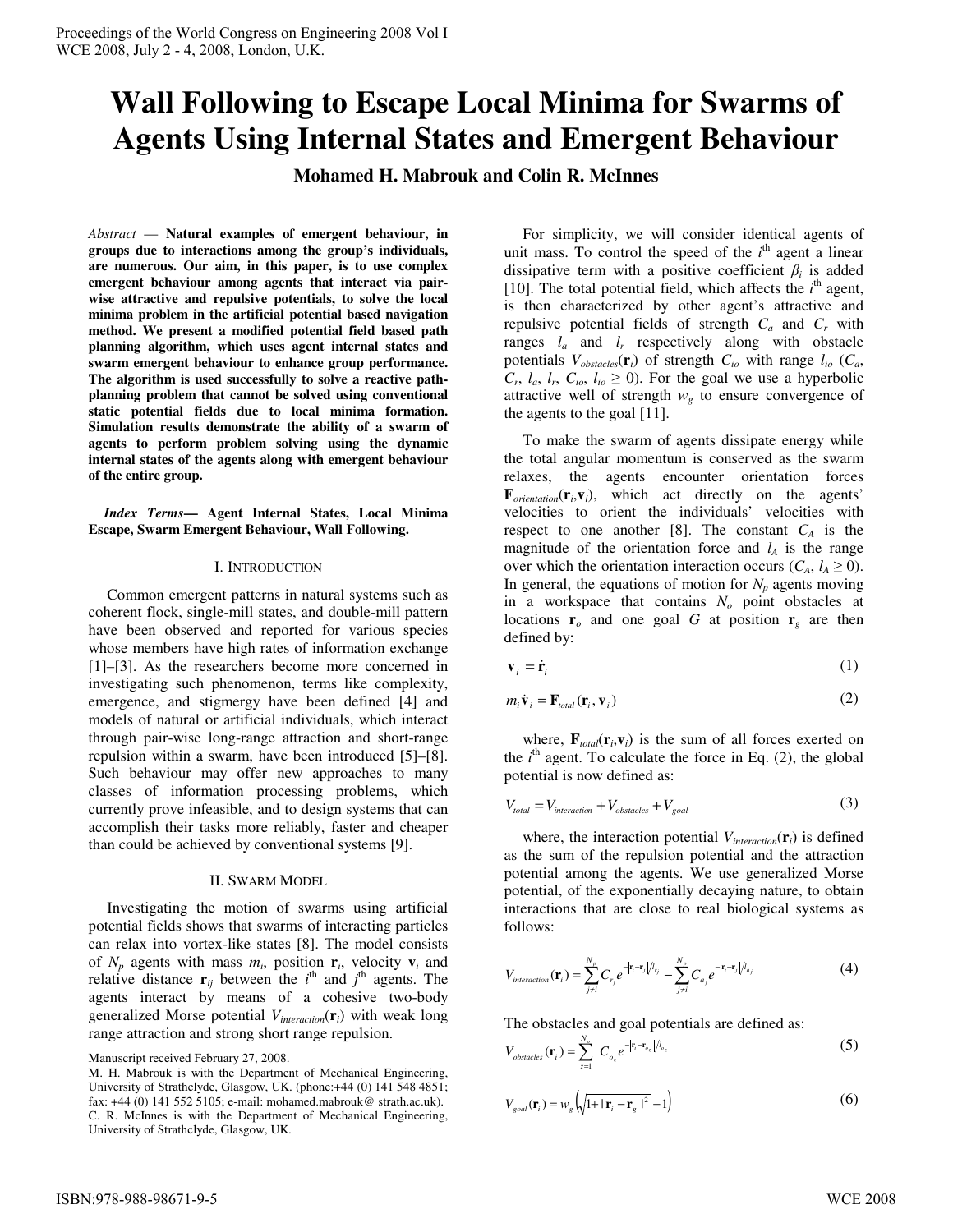$\mathbf{F}_{total}(\mathbf{r}_i, \mathbf{v}_i)$  in Eq. (2) consists of the following:

$$
\mathbf{F}_{total}(\mathbf{r}_i, \mathbf{v}_i) = \mathbf{F}_{dissipation}(\mathbf{v}_i) + \mathbf{F}_{interaction}(\mathbf{r}_i) + \mathbf{F}_{orientation}(\mathbf{r}_i, \mathbf{v}_i)
$$
  
+ 
$$
\mathbf{F}_{goal}(\mathbf{r}_i) + \mathbf{F}_{obstacles}(\mathbf{r}_i)
$$
 (7)

where,

$$
\mathbf{F}_{dissipation}(\mathbf{v}_i) = -\beta_i \mathbf{v}_i
$$
\n(8)

$$
\mathbf{F}_{interaction}(\mathbf{r}_i) = -\nabla V_{interaction}(\mathbf{r}_i) = \sum_{j \neq i}^{N_p} \left[ \frac{C_{a_j}}{l_{a_j}} e^{-|\mathbf{r}_i - \mathbf{r}_j|/l_{a_j}} - \frac{C_{r_j}}{l_{r_j}} e^{-|\mathbf{r}_i - \mathbf{r}_j|/l_{r_j}} \right] \hat{\mathbf{r}}_{ij}
$$
\n(9)

$$
\mathbf{F}_{goal}(\mathbf{r}_i) = -\nabla V_{goal}(\mathbf{r}_i) = -\frac{W_g(\mathbf{r}_i - \mathbf{r}_G)}{\sqrt{1 + |\mathbf{r}_i - \mathbf{r}_G|^2}}
$$
(10)

$$
\mathbf{F}_{obstack}(\mathbf{r}_i) = -\nabla V_{obstack}(\mathbf{r}_i) = \sum_{z=1}^{N_o} \frac{C_{io_z}}{l_{io_z}} e^{-|\mathbf{r}_i - \mathbf{r}_{o_z}|/l_{io_z}} \hat{\mathbf{r}}_{io_z}
$$
(11)

The orientation force is defined in (McInnes,2007) as:

$$
\mathbf{F}_{orientation}(\mathbf{r}_i, \mathbf{v}_i) = -\sum_{j \neq i}^{N_p} C_A(\mathbf{v}_{ij} \cdot \hat{\mathbf{r}}_{ij}) e^{-i\mathbf{r}_{ij} U_A} \hat{\mathbf{r}}_{ij}
$$
(12)

Substituting from Eq.  $(3)$ , Eq.  $(7-12)$  in Eq.  $(2)$ , it can be seen that:

$$
m_i \dot{\mathbf{v}}_i = \mathbf{F}_{dissipation}(\mathbf{v}_i) + \mathbf{F}_{orientation}(\mathbf{r}_i, \mathbf{v}_i) - \nabla_i V_{total}(\mathbf{r}_i)
$$
(13)

 For a complex potential field such as that represented by Eq. (3-6), the potential can posses multiple local minima. A key issue is to identify how the agents will realize that they are trapped in a local minimum so that they can then attempt to escape. To solve the problem in this case, the agents must discount their immediate sensory information (attraction of the goal) by endowing them with higher-level perception concerning the environment.

## III. PROBLEM DEFINITION

 The local minima problem has been an issue of concern for potential field methods [12]. Several attempts, which can be categorized into local minima avoidance (LMA) techniques and local minima escape (LME) techniques, have been made to overcome it [13]. In our previous work we introduced the approach of using dynamic internal states for a swarm of robots to escape local minima by manipulating the global potential of the environment. The performance of the swarm was enhanced by using some aspects of swarming behaviours such that swarm leader concept [14], and the collective behaviour [10], which can be found in real biological systems.

 In this paper we introduce a solution to the problem performed by a swarm of robots, which encounter mutual interaction. By choosing the proper interaction parameters, a vortex-like pattern will emerge [8]. We will

use the agents' internal states to employ this emergent behaviour to make the swarm of agents escape local minima by following the boundaries of obstacles.

 The reactive problem of a swarm of agents attracted to a goal point at position *G* is shown in Fig. 1, where we can see the group moves towards the goal as a flock with individuals' velocities increasing until reaching the goal. Then they are trapped in the local minimum, which is a barrier that consists of a number of identical obstacle points located in the path of the swarm to the goal such that the goal is visible from the swarm individuals' initial positions but they cannot pass through the barrier. Considering this case, the whole swarm will be trapped at the barrier because the agents trapped inside the barrier will suffer two opposite forces; the first force is the repulsion from the barrier while the other one will be the attraction to the goal.

 Fig. 2 shows the nearly sinusoidal change in the group angular momentum for the swarm in Fig. 1 indicating the frequent attempts of the group to go to the goal through the obstacles and that the angular momentum of the swarm decreases as the swarm is repulsed. Then, the swarm group angular momentum almost decays with time. In that case, the swarm rotates around its center with a decaying angular momentum, which indicates that the swarm will never escape the local minimum.



**Fig.1.a.** The swarm starts from position *S* and then becomes stuck in the local minimum,  $t = 95$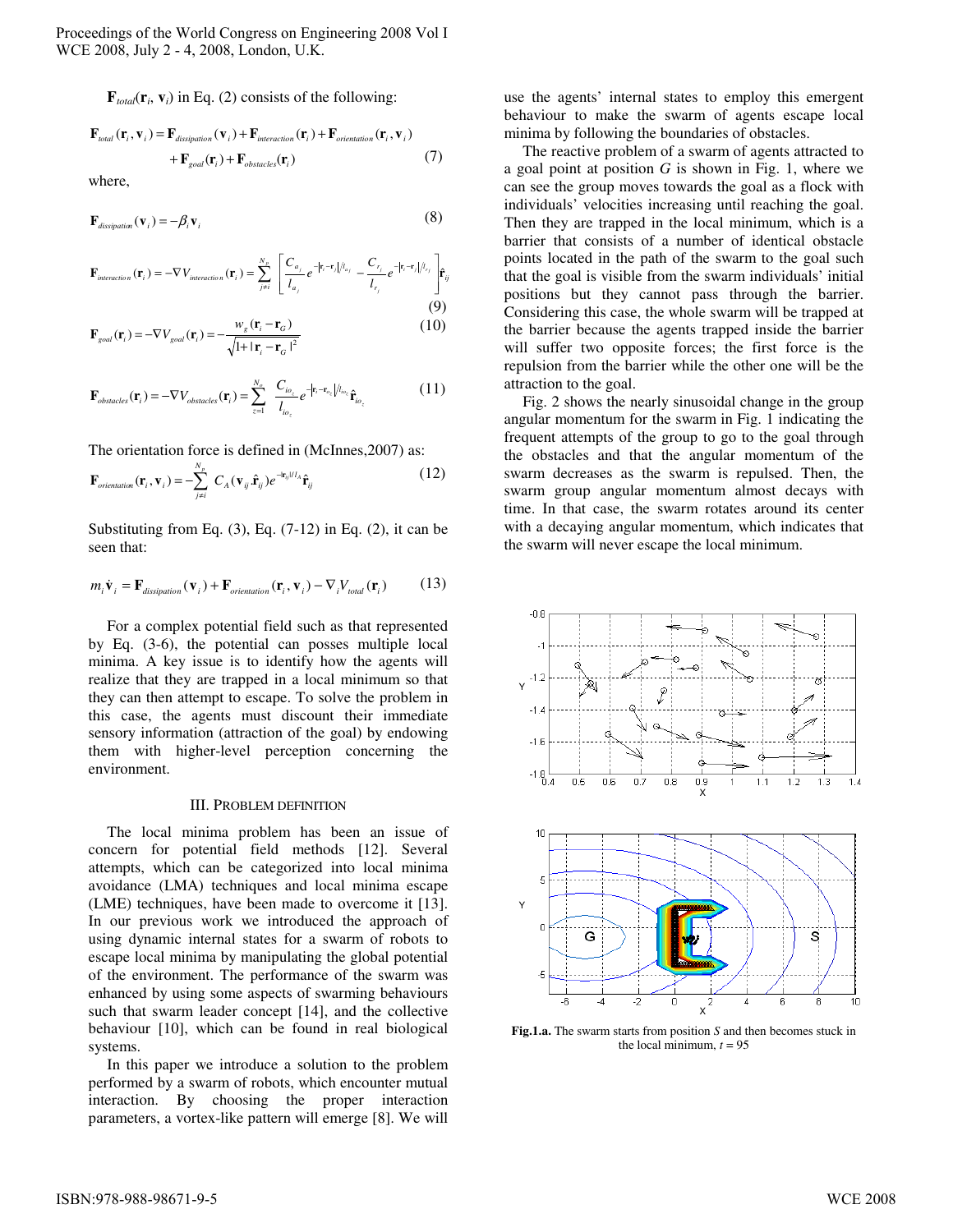

**Fig.1.b.** The swarm fails to escape the local minimum,  $t = 250$ **Fig.1.** Behaviour of a swarm of agents that use fixed internal states.



**Fig. 2.** Group angular momentum with time for the swarm in Fig.1.

#### IV. INTERNAL STATE MODEL

 We use one of the most interesting aspects in swarming behaviours, which is the emergence of vortex pattern among agents that interact via pair-wise attractive and repulsive potentials [15], as a new technique to escape the local minimum position. The solution depends mainly on increasing the group perception about the swarm state by linking the goal gradient potential in the equation of motion to one of the swarming parameters, the swarm center velocity  $\mathbf{v}_c$ , in a way that when the velocity of the swarm decreases the goal effect diminishes. This helps in eliminating the local minimum from the global potential, which in turn enables the formed vortex pattern amongst the group to solve the problem. The attraction strength  $w<sub>g</sub>$  in Eq. (13) is now defined as:

$$
w_g = (1 - \lambda_g e^{-\lambda_c |v_c|})k
$$
\n(14)

where  $k$  is a positive coefficient. This effect will not solve the problem by it self because the vortex pattern emerges and the local minimum disappears but the agents may rotate around their center behind the wall, as shown in Fig. 1, which indicates that the swarm will not follow the obstacle boundaries. At this point comes the role of manipulating one of the agents' internal states, the dissipation coefficient  $\beta$ , to achieve a pure rolling in a way that makes the group follow obstacle boundaries. The dissipation coefficient will be defined as:

$$
\beta_i = \beta_o + \frac{e^{-R_i}}{e^{\lambda_\beta \cdot \mathbf{r}_c t}} \tag{15}
$$

and,

$$
R_i = \underset{z=1}{\underset{z=1}{\text{Min}}} (|\mathbf{r}_{i_{\mathcal{O}_z}}|) \tag{16}
$$

where  $\beta_o$  is the minimum dissipation coefficient necessary to prevent the agents from escaping the group [10],  $R_i$  is the minimum distance between  $i^{th}$  agent and the obstacles,  $\lambda_c$  is a positive coefficient that controls the effect of the swarm center velocity on the goal attraction potential strength in Eq. (14),  $\lambda_g$  is a positive coefficient that guarantees that  $w_g$  is always positive and  $\lambda_g$  is a positive coefficient that controls the effect of the swarm center velocity on the dissipation coefficient in Eq. (15). The effect of manipulating the dissipation coefficient  $\beta$ guarantees that when the swarm is trapped, the swarm's individuals closer to the boundary of the obstacles will gain higher values of dissipation coefficient (i.e. lower velocities). Meanwhile, the individuals who are far from the obstacles will gain lower values of dissipation coefficient and consequently higher velocities to form a pure rolling action.

### V. STABILITY ANALYSIS

 We will follow Mogilner's approach [6] to discuss the stability of the system. From Eq. (13) it can be deduced that:

$$
m_i \dot{\mathbf{v}}_i = -\beta_i \mathbf{v}_i - \sum_{j \neq i}^{N_P} C_A (\mathbf{v}_{ij} \cdot \hat{\mathbf{r}}_{ij}) e^{-\mathbf{r}_{ij} V I_A} \hat{\mathbf{r}}_{ij} - \nabla_i V_{total} (\mathbf{r}_i) \quad (17)
$$

where  $V_{total}(\mathbf{r}_i)$  is from Eq. (3). Now, the total energy of the system is defined as:

$$
\phi = \sum_{i=1}^{N_p} \frac{1}{2} m_i \mathbf{v}^2_i + V_{total}(\mathbf{r}_i)
$$
\n(18)

so that

$$
\dot{\phi} = \sum_{i=1}^{N_P} \mathbf{v}_i \cdot (m_i \dot{\mathbf{v}}_i + \nabla_i V_{total}(\mathbf{r}_i))
$$
(19)

Substituting from Eq.  $(8)$ , Eq.  $(10)$  and Eq.  $(17)$  in Eq. (19):

$$
\dot{\phi} = -\sum_{i=1}^{N_P} \beta_i \mathbf{v}_i^2 - \sum_{i=1}^{N_P} \sum_{j \neq i}^{N_P} C_A (\mathbf{v}_i \cdot \mathbf{v}_{ij}) e^{-i \mathbf{r}_{ij} / I_A} \hat{\mathbf{r}}_{ij}^2 \qquad (20)
$$

Then, it can be concluded that: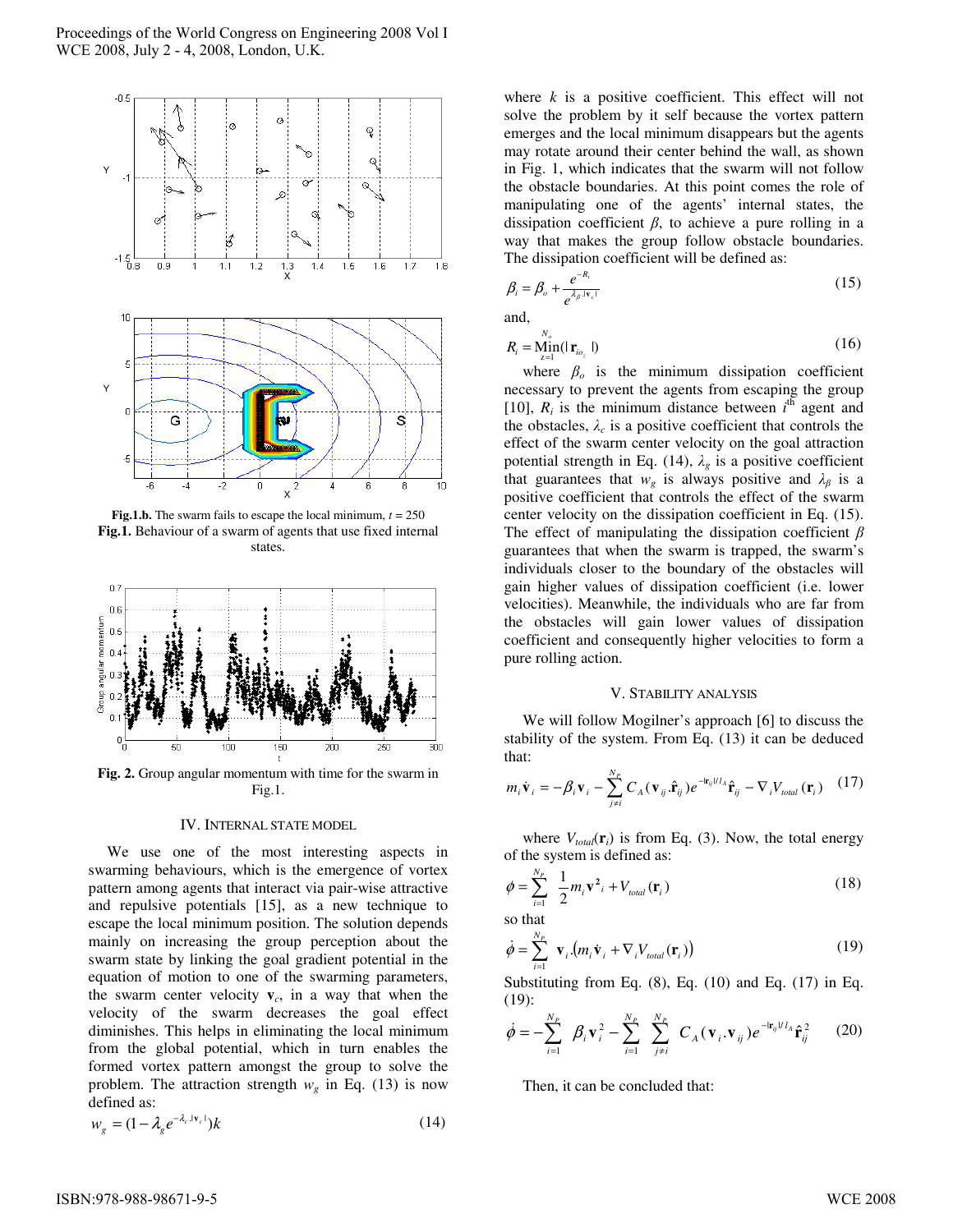$$
\dot{\phi} = -\sum_{i=1}^{N_P} \beta_i \mathbf{v}_i^2 - \frac{1}{2} \sum_{i=1}^{N_P} \sum_{j \neq i}^{N_P} C_A \mathbf{v}_{ij}^2 e^{-i \mathbf{r}_{ij} U A} \hat{\mathbf{r}}_{ij}^2
$$
(21)

Knowing that  $\beta > 0$ ,  $w_g \ge 0$ ,  $\lambda_g \ge 0$ ,  $C_A \ge 0$ ,  $k > 0$ , then  $\dot{\phi}$  < 0, therefore the system is Lyapunov stable, so that the group will slowly leak energy and relax to a minimum-energy state.

## VI. NUMERICAL RESULTS

#### *A. Problem Solving*

 Simulation results, demonstrated in Fig. 3, show a swarm of agents escaping local minimum while Fig. 4 shows the group angular momentum during the problemsolving phase. We can see in Fig. 3.a) that the swarm moves towards the goal as almost aligned flock until it enters the local minimum. This is shown regime I of Fig. 4, where the group angular momentum is low and of almost constant value.

 The effect of the term in that increases the perception of the group about the environment is obvious in Fig. 3.b) to Fig. 3.e), which show that when the swarm is stuck the goal effect on the group is decreased. This makes the local minimum disappears, as shown in Fig. 3.b) to Fig. 3.e), and the vortex pattern emerge with higher angular momentum amongst the group. Fig. 3.b) to Fig. 3.e) also show the effect of using Eq. (15) and Eq. (16) which manipulate the values of the dissipation coefficient making the individuals closer to the obstacle to gain higher dissipation coefficient that makes them of lower velocity than those who are located far from the obstacle walls. This guarantees pure rolling motion, making the group to follow the wall boundary even if there is no direct contact to the obstacle wall. The pure rolling-wall following action is very clear in Fig. 3.b) to Fig. 3.e). Fig. 4 shows that the swarm maintains almost constant group angular momentum to follow boundaries of the obstacles. Zones II, III, IV and V of Fig. 4 respectively show the group angular momentum corresponding to the boundaries following for the lower horizontal inner wall, vertical inner wall, the higher horizontal inner wall, and the outer boundaries of the higher horizontal wall until the swarm escapes from the local minimum. Again the effect of the term that increases the perception of the group about the environment is obvious in Fig. 3.f) and Fig. 3.g) in a way that as the agents escape from the local minimum, the swarm center velocity increases and consequently the goal effect on the group increases which makes the group moves towards the goal with relatively higher velocity as an almost aligned flock. This is shown in region VI of Fig. 4 where the swarm group angular momentum decreases as the swarm moves toward the goal. Using the model ensures sinusoidal change in the agent's dissipation coefficient, especially the peripheral ones, with time as shown in Fig. 5. This effect guarantees that

the swarm will follow the obstacle wall in a pure rolling motion even in the absence of the goal effect and consequently the absence of the direct touch of the swarm to the wall.



Fig. 3.a. The swarm at the initial position, t=17



**Fig. 3.b.**  $t = 39$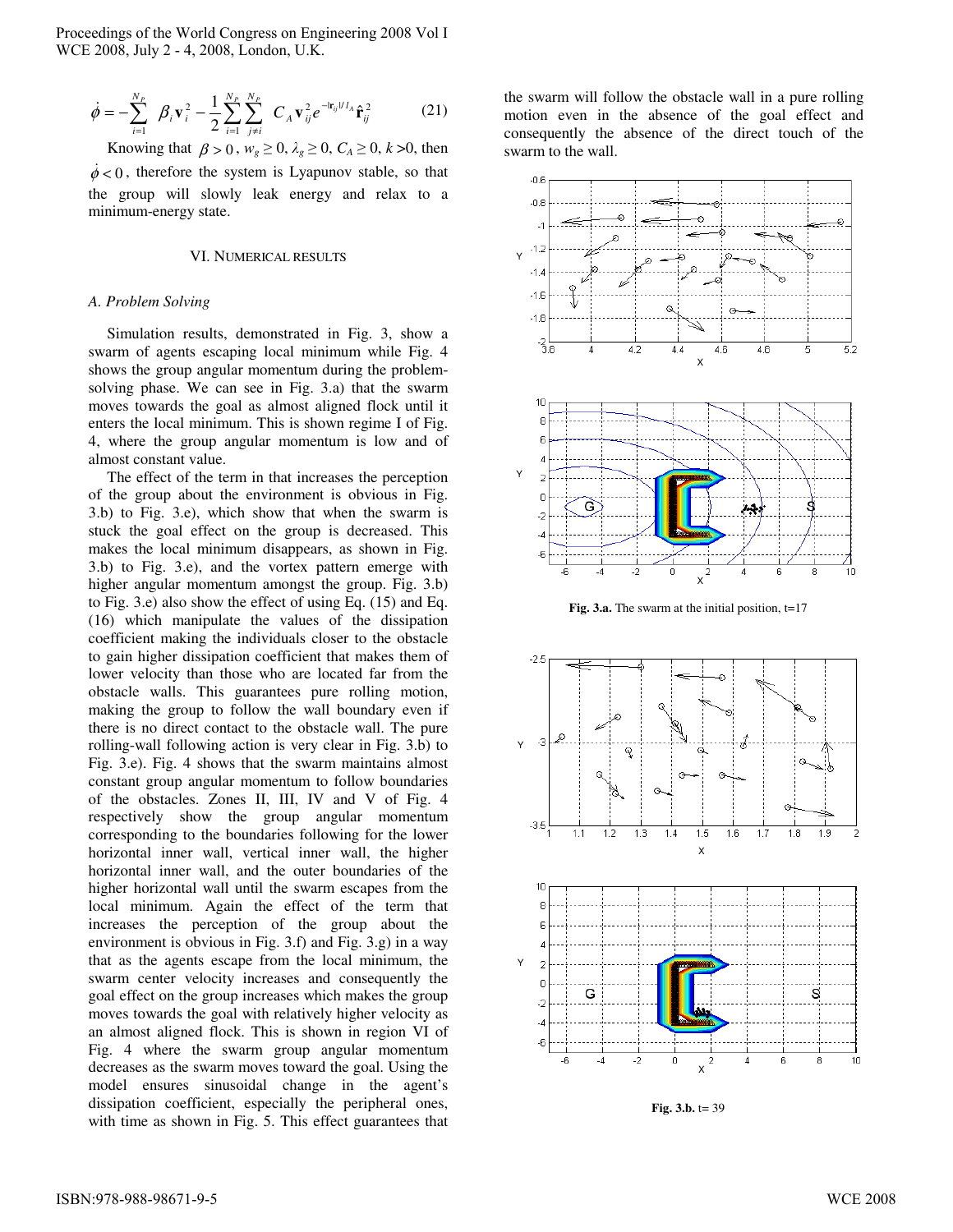

**Fig. 3.d.** t= 200



**Fig. 3.f.** t= 260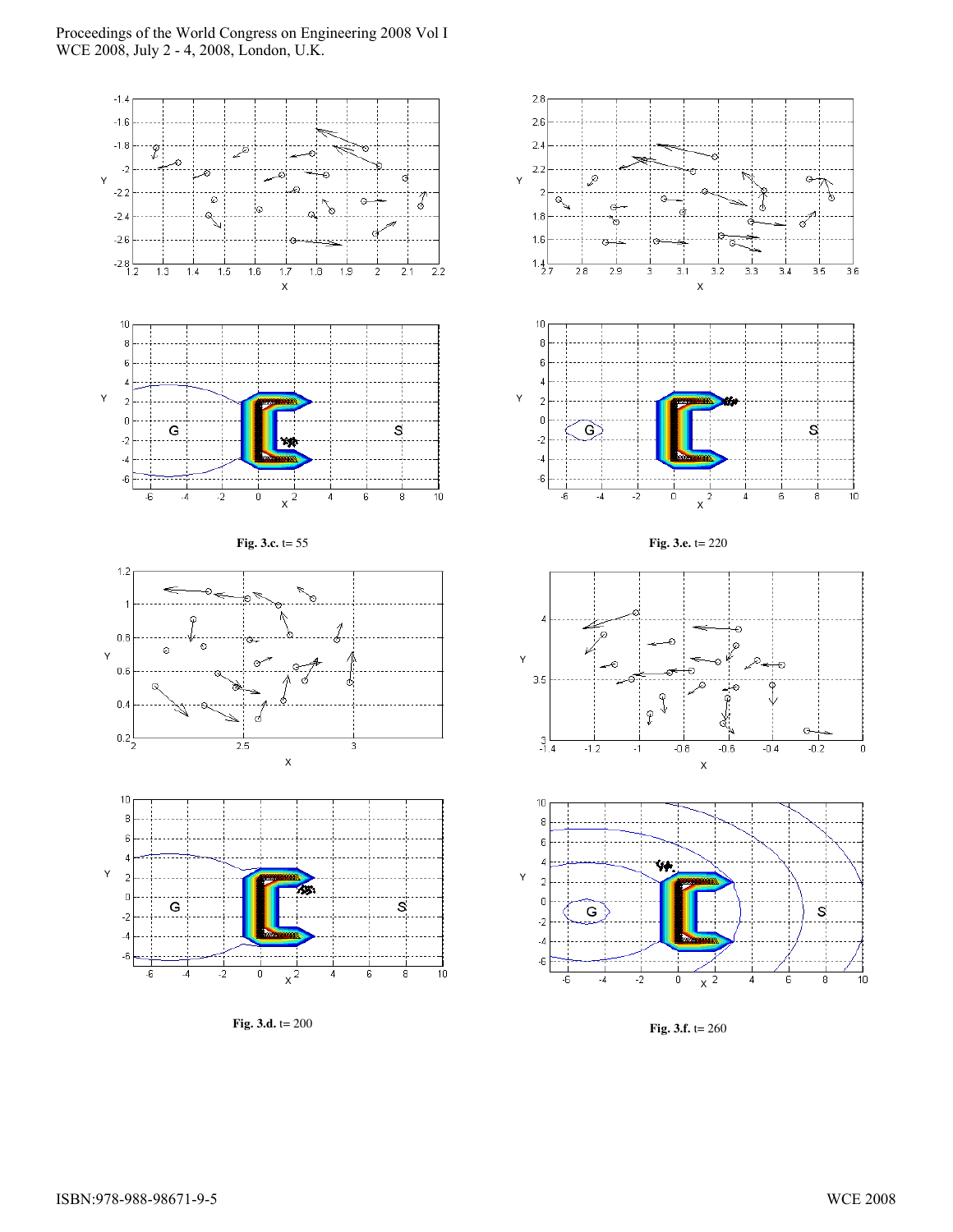

**Fig.3.** Behaviour of a swarm using the internal state model with agents' above zoom window.



**Fig.4.** Group angular momentum with time for swarm in Fig.3.



**Fig.5.** A peripheral agent's dissipation coefficient with time

## *B. Solving a Maze Application*

We now consider two groups of agents attempting to reach a single goal in a maze whose potential field has multiple local minima. The groups navigate from a starting point S and attempt to reach a goal position *G* through a 4-level maze. One of these two groups, swarm *A*, is using the internal state model supported by the wall following technique to solve the maze while the other group, swarm *B*, is using a conventional static potential field. The simulation results, shown in Fig. 6, demonstrate the capability of the swarm using the internal state model to solve the problem and reach the goal, while the other conventional swarm is trapped in the first level of the maze. Fig. 7 shows the path of the center-of-mass of swarm *A* through the maze to the goal.



**Fig.6.a.** The two swarms as the starting position,  $t=0$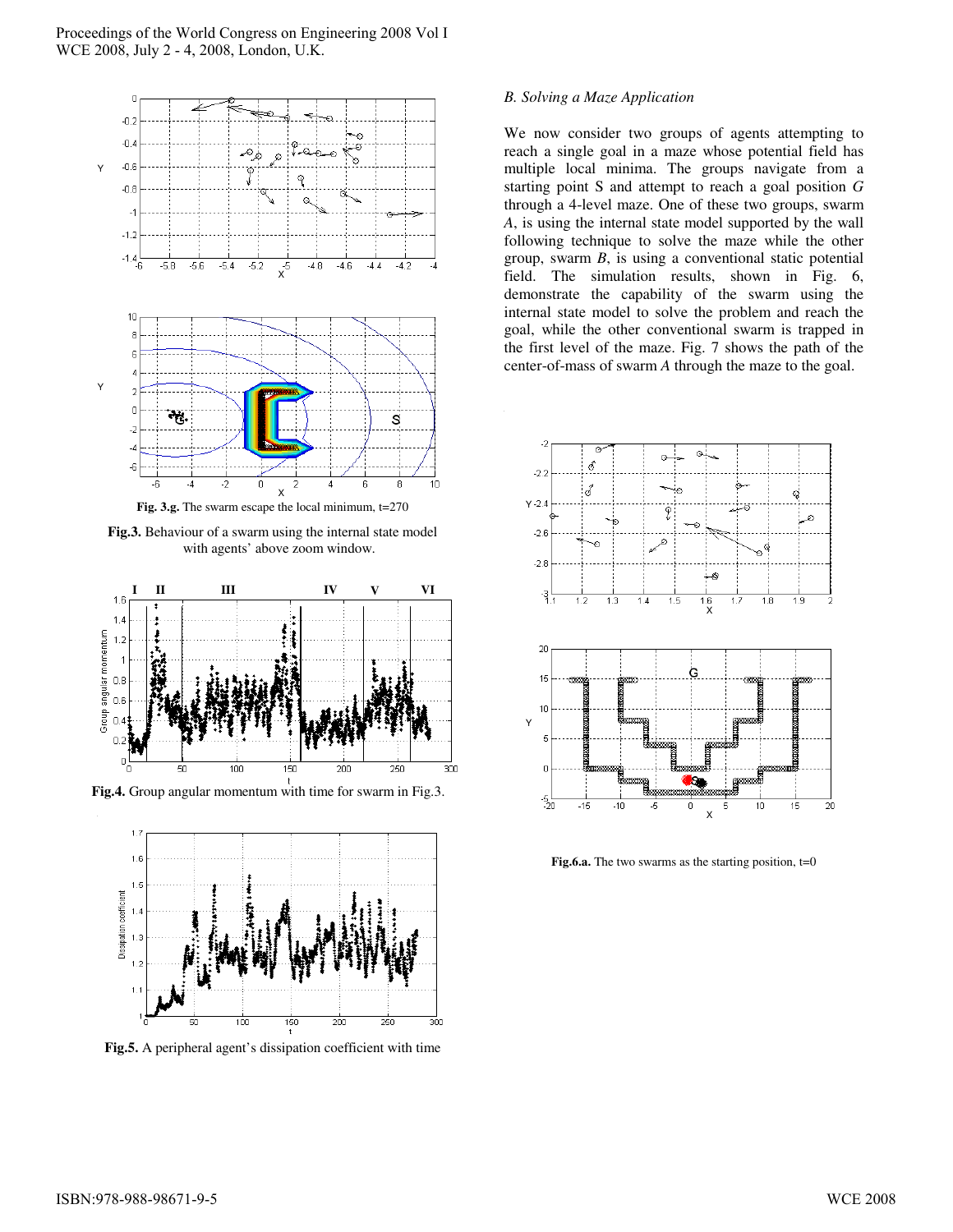

**Fig. 6.c.** t=125

۰, i)<br>S Ğ, Ġ  $10.7$  $10.8$  $\frac{10.9}{X}$  $11.1$  $11.2$  $\frac{1}{11.3}$ 11 G



5

 $10\,$ 

-5

 $\overline{20}$ 

15

**Fig. 6.d.** t=346





**Fig.6.e.** t=550